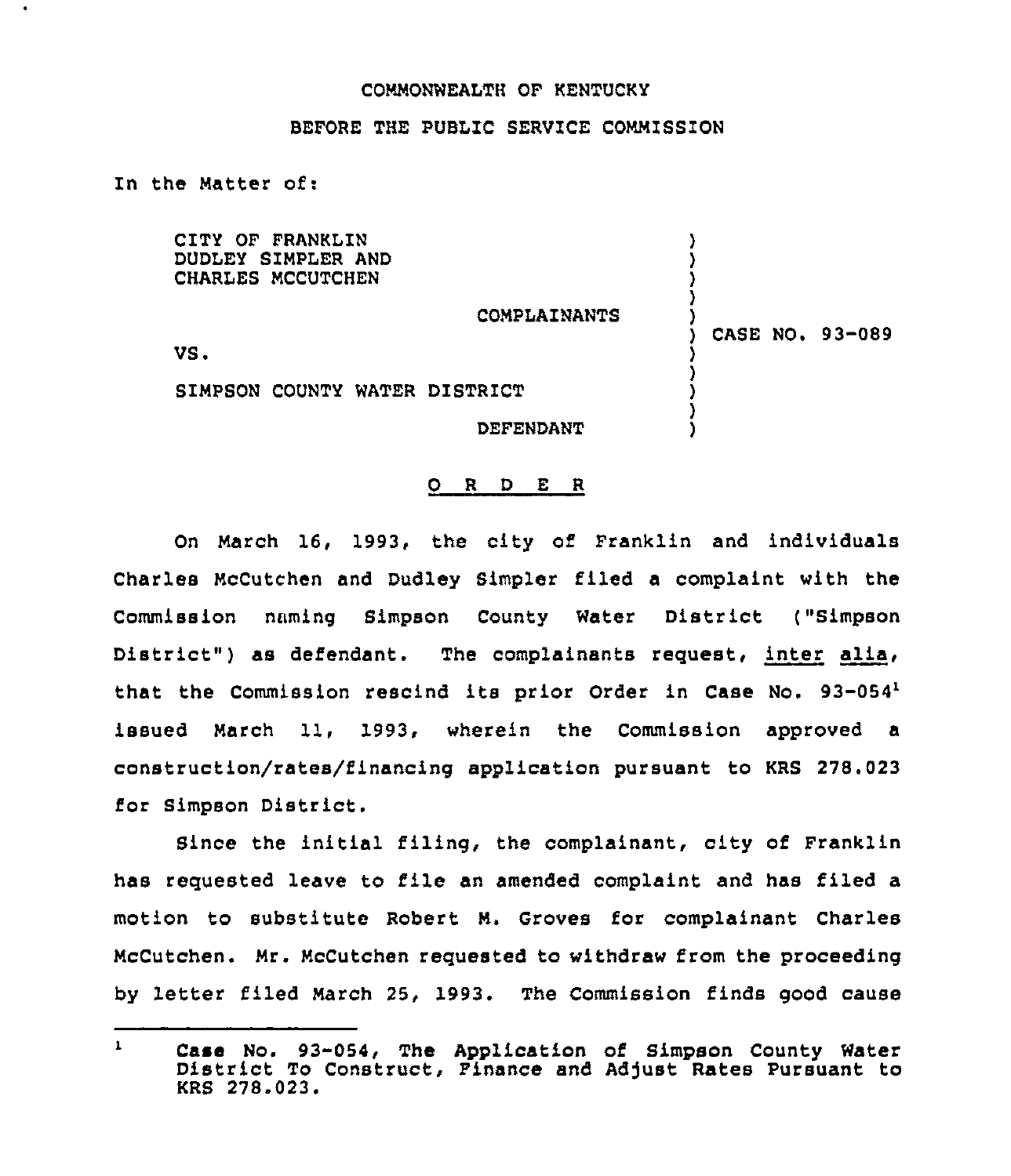exists to grant the motion to substitute Mr. Groves as a complainant and grants leave to Franklin to file the amended complaint reflecting the substitution.

Although seven separate counts form the basis for the complaint, they need not be discussed at length in this Order. The gravamen of the complaint is that the city and both individual complainants are damaged as a result of the Commission's Order in Case No. 93-054 granting approval of Simpson District's application for a certificate, financing, and rate increase pursuant to KRS  $278.023$ . The city deems it will be damaged because the project, as approved, will allow Simpson District to construct facilities to be used in changing water suppliers from the city of Franklin to a Tennessee water supplier. The individuals claim that the district's action in switching water suppliers will result in increased rates to district customers, due to new debt service and water purchase requirements; and, to Franklin's customers as a result of previously incurred debt service requirements being spread over a smaller customer base. The complainants argue that the construction approved in Case No. 93-054 will result in wasteful duplication of facilities. The complainants request that the Commission suspend its Order of March ll, <sup>1993</sup> in Case No. 93- 054; initiate an investigation and hold a hearing regarding Simpson District's new water purchase contract with the Tennessee water supplier; revoke the certificate, financing approval and rates previously granted the district; initiate a rate case; and, declare KRS 278.023 unconstitutional.

 $-2-$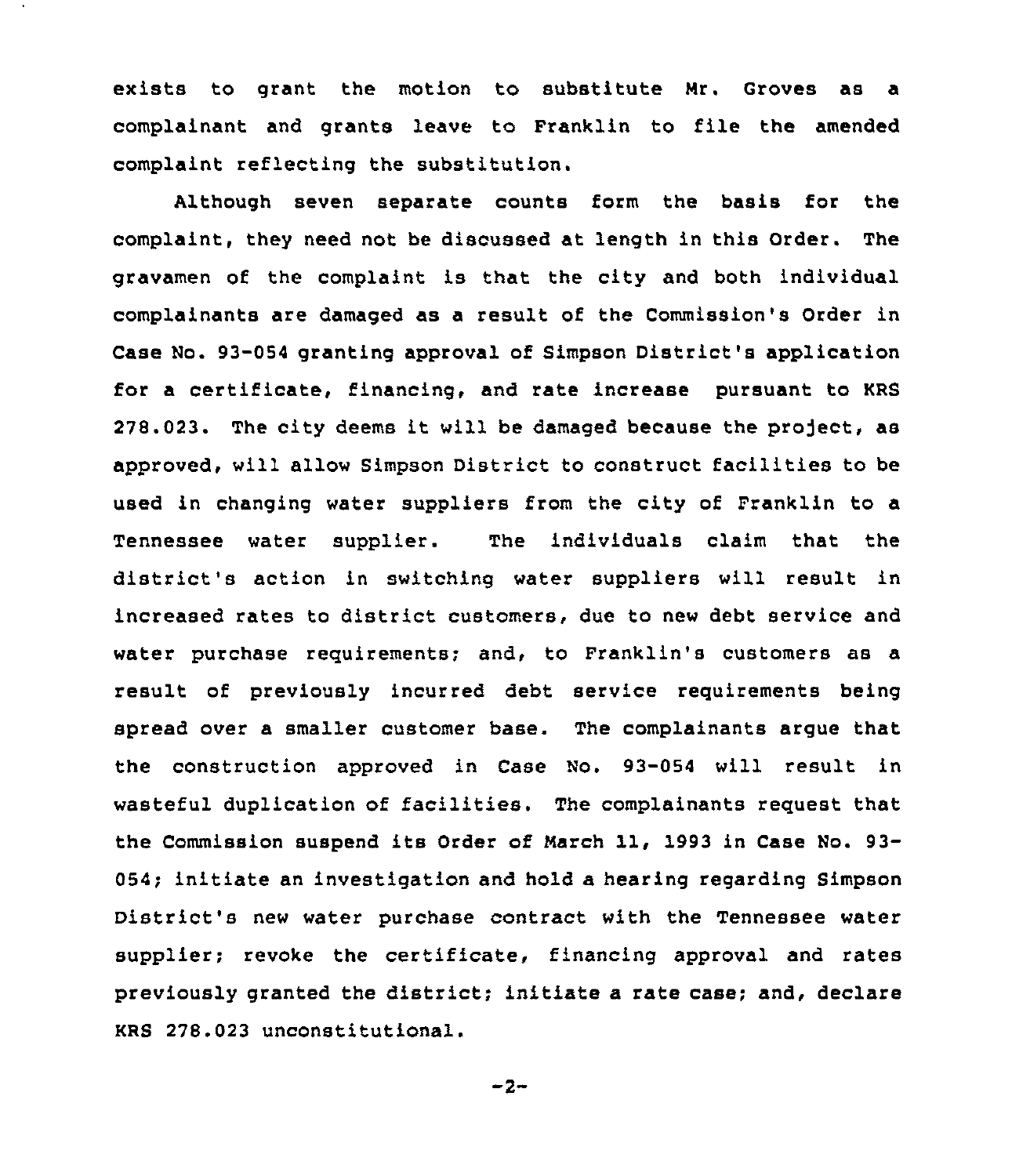Simpson District flied a motion to dismiss on march 23, 1993 arguing the complaint should be dismissed for failure to state a prima facie case. In support of its motion, Simpson District asserts that KRS 278.023 does not give the Commission discretion in reviewing applications filed pursuant to the statute.

After review of the complaint, the motion to dismiss of Simpson District, and being otherwise sufficiently advised, the Commission finds the complaint should be dismissed for failure to state a prima facie case.

KRS 278.023 provides in pertinent part:

 $\sim$   $\sim$   $\sim$ 

(1) . . . it is declared to be the policy of the Commonwealth that such agreements shall be accepted by the Public Service Commission, and that the commission shall not prohibit a water utility from fulfilling its obligations under such an agreement.

(3) The commission shall review the project and the agreement, may recommend changes to the utility and the federal agency, but shall not modify or reject any portion of the agreement on its own authority. . . .

Clearly, the Commission has no discretionary authority under the statute to reject, rescind or suspend any portion of the previously approved project. Further, the Commission has no statutory authority to rule on the constitutional questions presented by the complaint.

IT IS THEREFORE ORDERED that Franklin's motion to substitute a party and request for leave to file an amended complaint be and they hereby are granted.